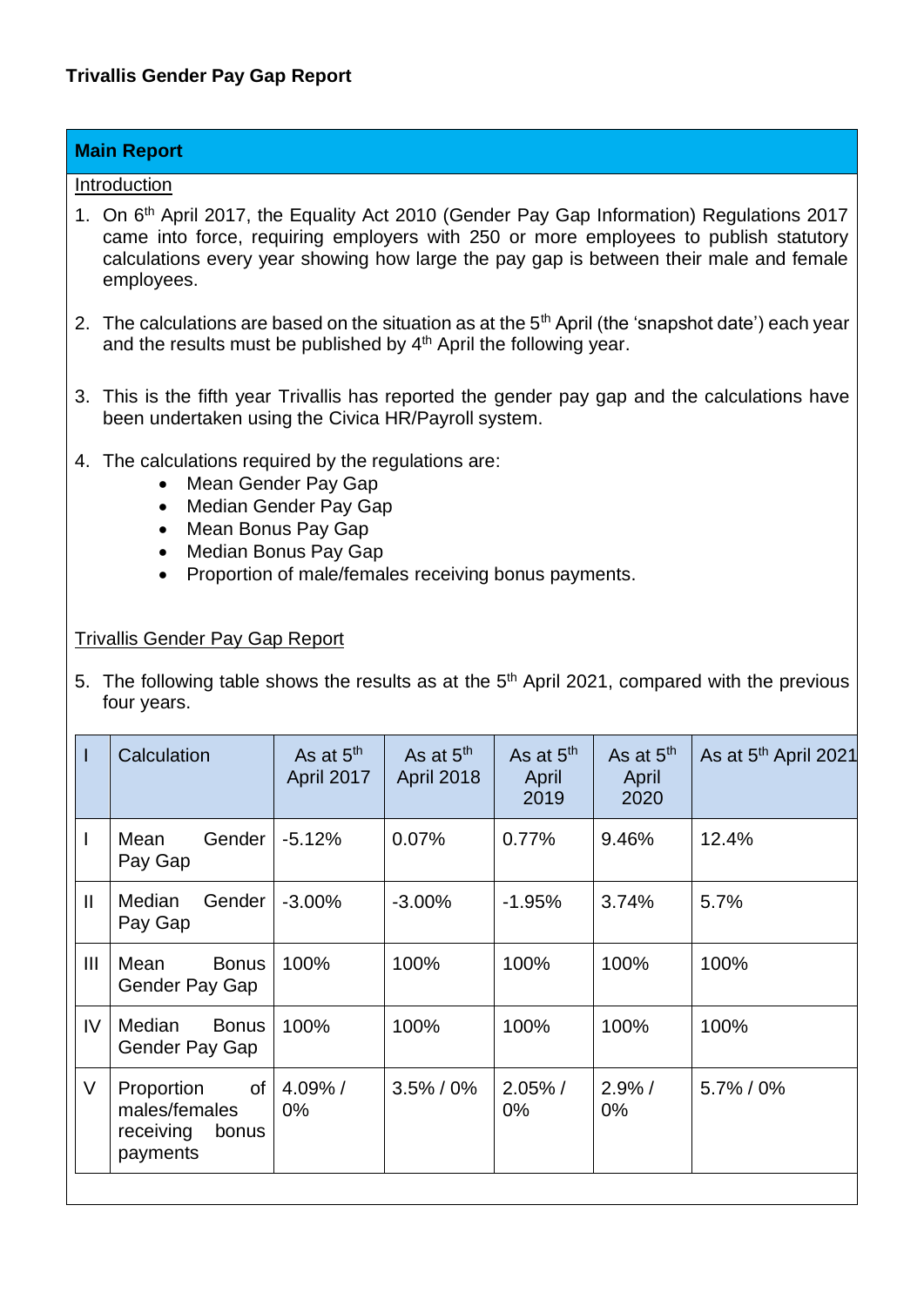6. This table above shows the proportion of men and women in each Quartile Pay Band

| $\mathbf{II}$            |  | Proportion of Males and Females in each Quartile Pay Band |            |       |         |       |                            |            |       |         |       |
|--------------------------|--|-----------------------------------------------------------|------------|-------|---------|-------|----------------------------|------------|-------|---------|-------|
| Quartile                 |  | 5 <sup>th</sup> April 2020                                |            |       |         |       | 5 <sup>th</sup> April 2021 |            |       |         |       |
|                          |  | No. of Women                                              | No. of Men | Total | % Women | % Men | No. of Women               | No. of Men | Total | % Women | % Men |
| Lower quartile           |  | 55                                                        | 61         | 116   | 47%     | 53%   | 48                         | 51         | 99    | 49%     | 51%   |
| Lower to Mid<br>quartile |  | 51                                                        | 65         | 116   | 44%     | 56%   | 47                         | 52         | 99    | 47%     | 53%   |
| Mid to Upper<br>quartile |  | 54                                                        | 62         | 116   | 47%     | 53%   | 47                         | 52         | 99    | 47%     | 53%   |
| Upper quartile           |  | 31                                                        | 85         | 116   | 27%     | 73%   | 26                         | 73         | 99    | 26%     | 74%   |
| <b>Totals</b>            |  | 191                                                       | 273        | 464   | 41%     | 59%   | 168                        | 228        | 396   | 42%     | 58%   |

compared with the previous year.

7. The above quartiles are four equal sized groups sorted accordingly to the hourly rate in order of lowest to highest paid.

## What the results show

- 8. As at the 5<sup>th</sup> April 2020, the results show that on average (mean) men are paid 12.4% more than women. This means that for every £1.00 a female employee receives; the male receives £1.12.
- 9. The mean (average) pay gap continues to be in favour of men having gone from 9.46% in April 2020 to 12.4% in April 2021.
- 10. The overall proportion of men and women emploved by Trivallis since 5<sup>th</sup> April 2018 has slightly changed with 42% of employees being women and 58% being men. The headcount in April 2021 has reduced by 66 employees compared with the previous year.
- 11.The median gender pay gap is the difference in the midpoints in the hourly pay for men and women. It is regarded as a more representative figure as it is not affected by 'outliers' i.e., the few individuals at the top or bottom of the range.
- 12. The median gender pay gap for 5<sup>th</sup> April 2021 is 5.7%. This means that the male median is higher than the female median. The median hourly rate of pay for men was £15.15 compared to £14.29 for women.
- 13.In April 2021, the median pay for men has increased by £0.19 compared with April 2020. However, the median pay for women has decreased by £0.11 in the same period as can be seen in the below table.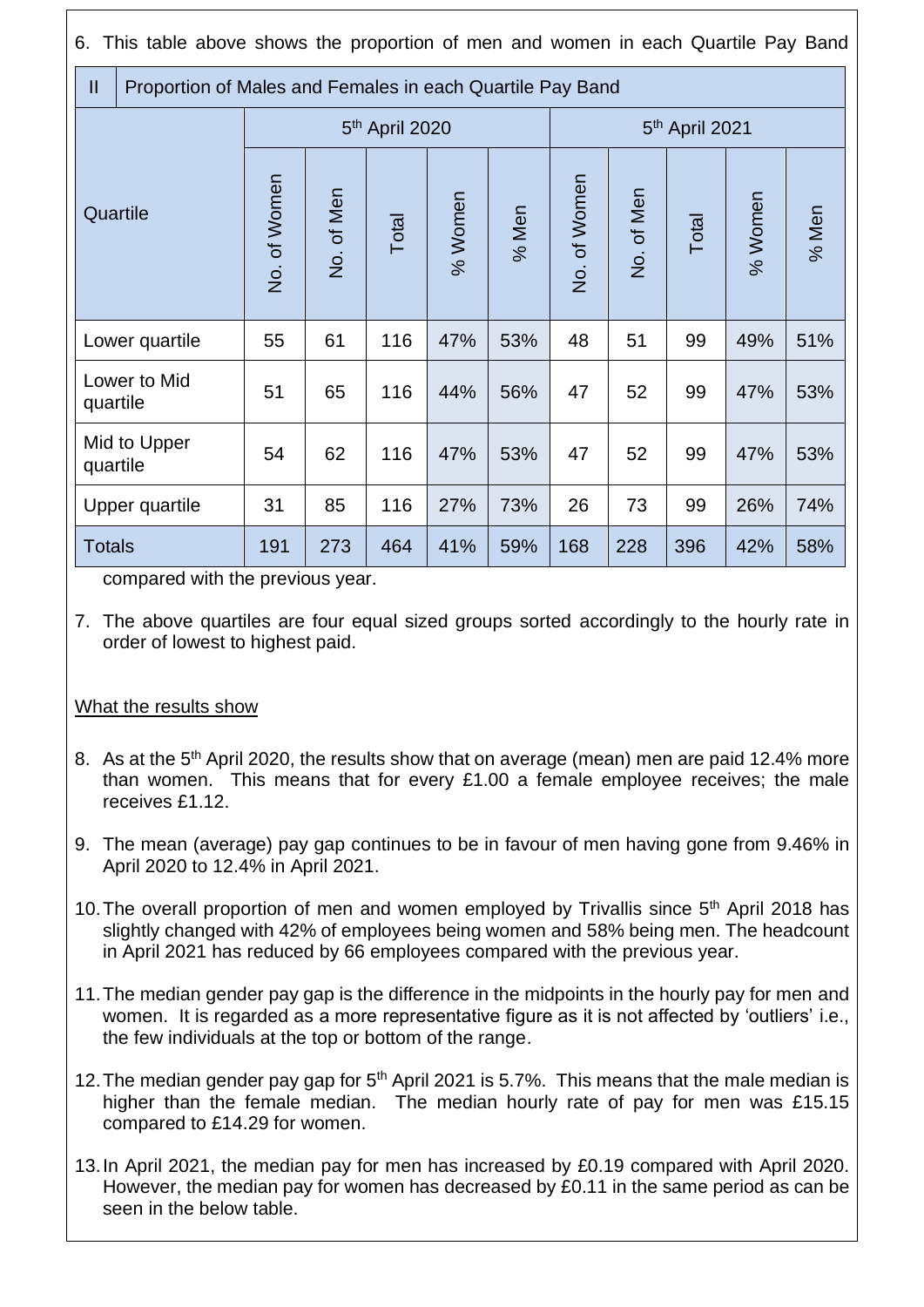| III   | Changes in Median Pay for Males and Females |          |          |                   |  |  |  |  |
|-------|---------------------------------------------|----------|----------|-------------------|--|--|--|--|
|       |                                             | Apr 2020 | Apr 2021 | <b>Difference</b> |  |  |  |  |
| Men   |                                             | £14.96   | £15.15   | $+£0.19$          |  |  |  |  |
| Women |                                             | £14.40   | £14.29   | $- E0.11$         |  |  |  |  |

14.There has been a change in the proportion of men and women in the lower to mid quartile, resulting in a more even gender balance. However, there are more men than women in each quartile with the greatest imbalance seen in the upper quartile. Here the proportion is significantly in favour of men where 75 employees (75%) are men compared with 25 employees (25%) are women.

| IV                       |  | Gender pay gap by quartile |               |                          |        |                                  |                   |  |  |  |
|--------------------------|--|----------------------------|---------------|--------------------------|--------|----------------------------------|-------------------|--|--|--|
| <b>Quartiles</b>         |  | No. of<br>Women            | No. of<br>Men | <b>Median Hourly Pay</b> |        | Total no. of<br><b>Employees</b> | Gender<br>Pay Gap |  |  |  |
|                          |  |                            |               | Women                    | Men    |                                  |                   |  |  |  |
| Lower quartile           |  | 48                         | 51            | £11.15                   | £11.26 | 99                               | 0.97%             |  |  |  |
| Lower to Mid<br>quartile |  | 47                         | 52            | £13.61                   | £14.29 | 99                               | 4.76%             |  |  |  |
| Mid to Upper<br>quartile |  | 47                         | 53            | £16.42                   | £16.40 | 99                               | $-0.12%$          |  |  |  |
| Upper quartile           |  | 26                         | 73            | £21.76                   | £22.94 | 99                               | 5.14%             |  |  |  |
| Total                    |  | 168                        | 228           | £14.29                   | £15.15 | 396                              |                   |  |  |  |

- 15.When analysing the gender pay gap in each quartile, the greatest variation is in the upper quartile where the gender pay gap is in favour of men at 5.14%. This means that for every £1 earned by women, men earn £1.05.
- 16.The lower quartile shows a median gender pay gap in favour in of men of 0.97%. This means that for every £1.00 earned by men, women earn slightly less than their male colleagues.
- 17. The lower to mid quartile shows a median pay gap in favour of men of 4.76%. This means that for every £1 earned by women, men earn £1.04
- 18.The mid to upper quartile shows a median pay gap in favour of women of 0.12%. This means that for every £1.00 earned by women, men earn slightly less than their female colleagues.
- 19.Bonus payments continue to be paid to males only. The only bonus payment awarded in Trivallis is to gas servicing engineers (paid monthly where an employee completes 7 gas